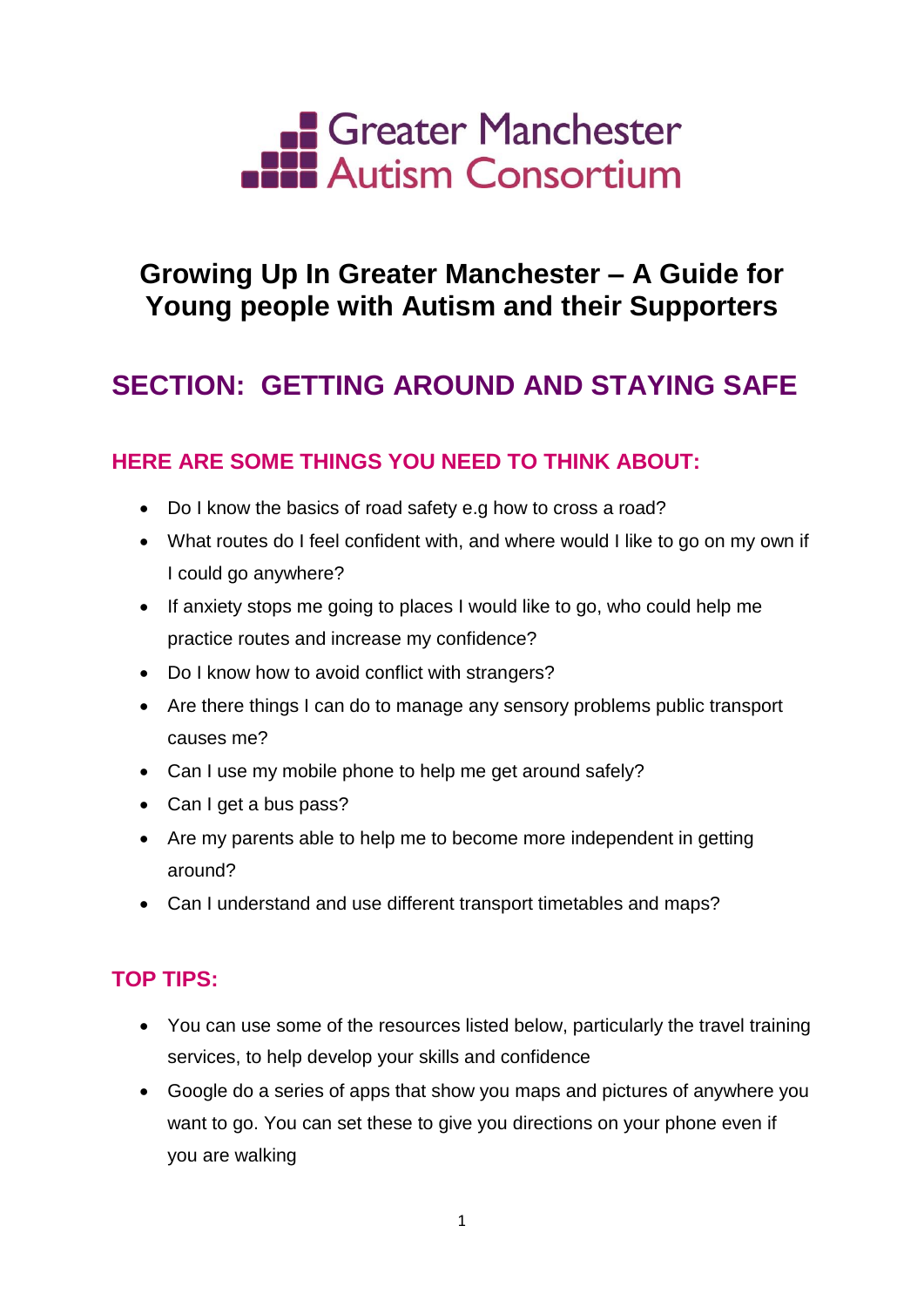- The Transport for Greater Manchester Journey Planner will tell you how to get anywhere in Greater Manchester via public transport
- Practicing the same routes is the best way to improve your judgement around timings and distance (something many people with autism find hard at first)
- Parents and other supporters can find many helpful travel based apps you can use
- Identify travel training teams in your area and use them
- Some people will need extra training around social skills and social rules before travelling solo on public transport
- Driving is an option for some people on the spectrum and there are more and more instructors who are able to make relevant adjustments to their teaching
- Arrange travel buddies to practice routes with and try to prepare alternative routes
- Always carry spare cash and a charged mobile phone with emergency contacts programmed into it
- Consider a PIPS Assessment to help finance any extra support neeeded for getting around safely , and without undue anxiety and stress

## **SKILLS CHECKLIST:**

#### **Bronze level suggested targets -**

- There are places I want to go to
- I know my address
- I know my Green Cross Code
- $\bullet$  I can use a ticket/Pass
- I know what to take with me when I set out on a journey (e.g. headphones, emergency cash)
- I know where my local bus stop/train station/tram stop is located
- I have Emergency Tel No contacts programmed into my mobile phone
- I always remember to charge my phone before I'm going out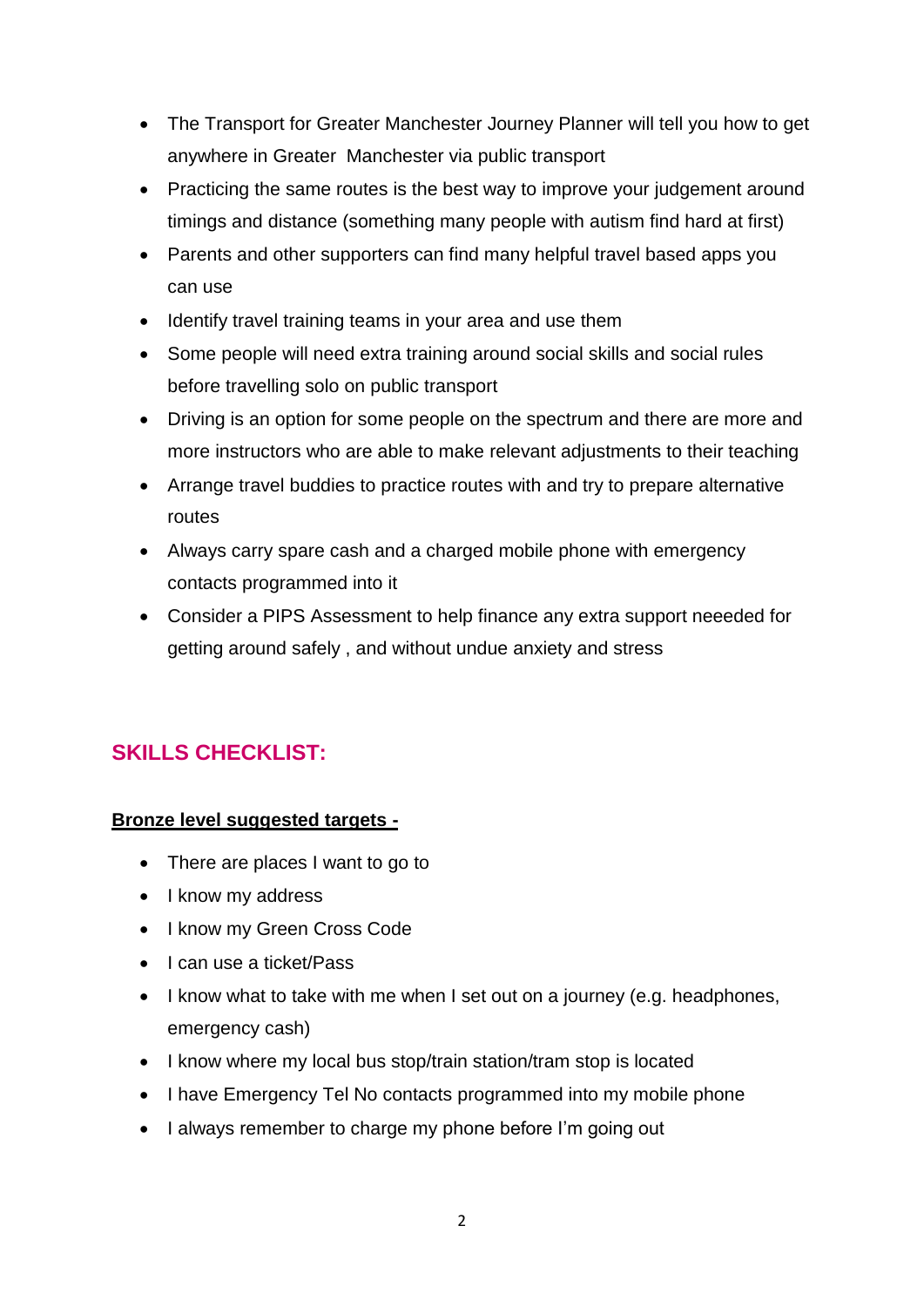#### **Silver level suggested targets -**

- I I know what to do while I am waiting for or using public transport
- Out on the road/street I can identify dangerous situations e.g. a car backing out of a drive-way
- I know how to ask for help, and I know who to ask for help when I am out and about
- I can follow different time-tables e.g online and at bus stops
- I can buy a ticket on a bus or a train or tram station
- I can order a taxi if I need one
- I can use different apps to help me get around

#### **Gold level suggested targets –**

- I know what to do if there is a transport problem e.g. the bus breaks down
- I know what I can do, and who to contact, if I am late for any reason
- I know the rules of personal space and can apply them in different situations
- I can maintain my car/bicycle
- I feel confident I can get to anywhere I want to go
- I can weigh up and make different decisions about transport options and routes

### **RESSOURCES AND USEFUL WEBSITES**

**Think Safe to Stay Safe website.** Safety activities, facts and education for young people with autism in Northern Ireland.

[www.wethinksafe.com/index.php?src=gendocs&ref=internet&category=Resou](http://www.wethinksafe.com/index.php?src=gendocs&ref=internet&category=Resources) [rces](http://www.wethinksafe.com/index.php?src=gendocs&ref=internet&category=Resources)

 **Childnet website - Autism and online safety: new toolkit launched for secondary schools**

[www.childnet.com/blog/autism-and-online-safety-new-toolkit-launched-for-secondary](http://www.childnet.com/blog/autism-and-online-safety-new-toolkit-launched-for-secondary-schools)[schools](http://www.childnet.com/blog/autism-and-online-safety-new-toolkit-launched-for-secondary-schools)

 **Cerebra – A parent guide for internet safety for young people with Learning Disabilities and Autism. Also some Safety Tips when using the internet on a computer and mobile phone.**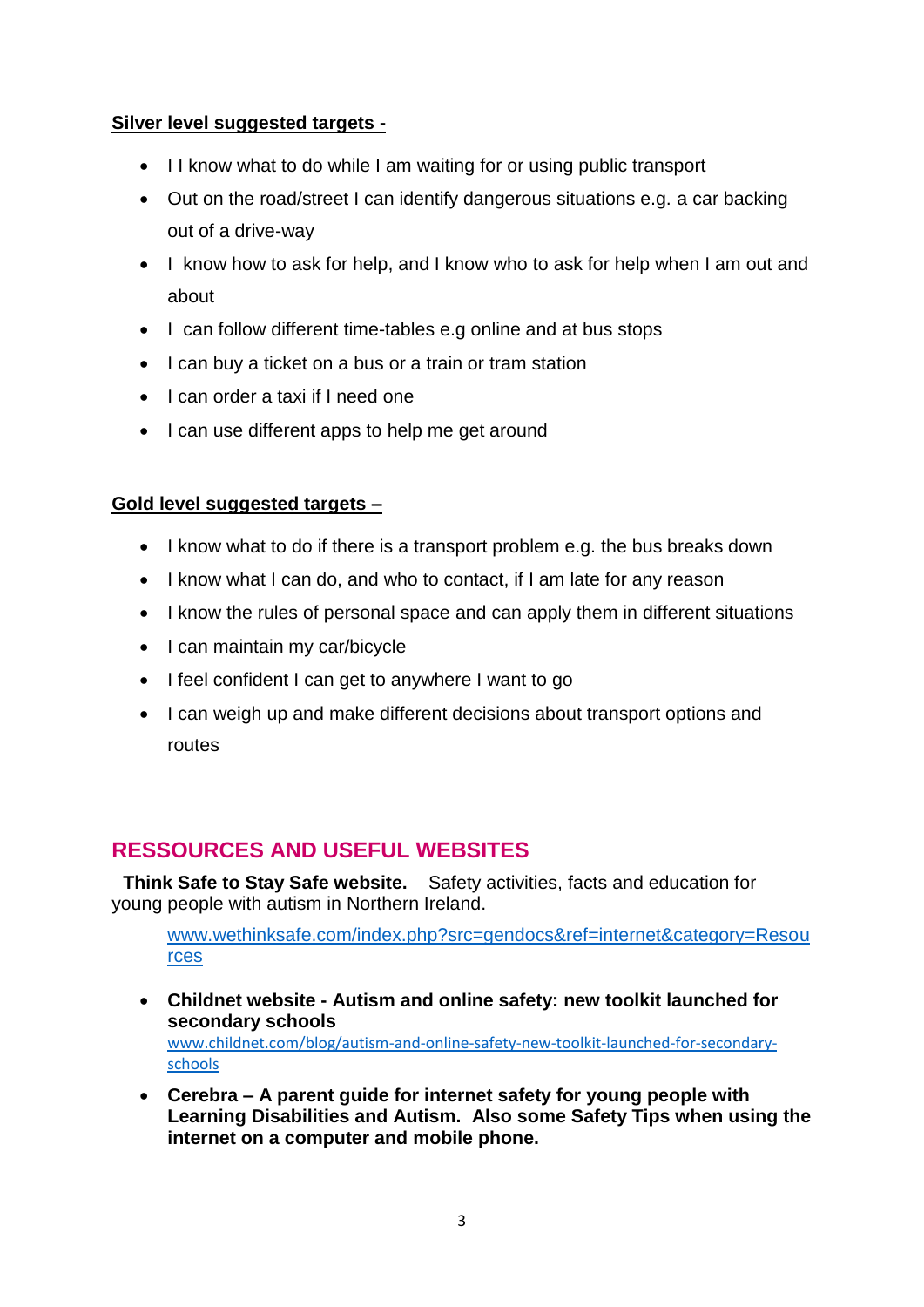[w3.cerebra.org.uk/help-and-information/guides-for-parents/learning-disabilities-autism](http://w3.cerebra.org.uk/help-and-information/guides-for-parents/learning-disabilities-autism-and-internet-safety-a-parents-guide/)[and-internet-safety-a-parents-guide/](http://w3.cerebra.org.uk/help-and-information/guides-for-parents/learning-disabilities-autism-and-internet-safety-a-parents-guide/)

 **Pure Innovations Travel Training offered to young people living in Bolton, Bury, Stockport, Tameside, Oldham and Rochdale**.

[www.pureinnovations.co.uk/what-we-offer/independence/travel-training/](http://www.pureinnovations.co.uk/what-we-offer/independence/travel-training/)

 **Manchester Travel Training Partnership – offering travel training to students who qualify for home to school transport**

[www.mttp-travel-training.org/pages/about-mttp.php](http://www.mttp-travel-training.org/pages/about-mttp.php)

#### **Oldham Independence Training**

[www.oldham.gov.uk/info/200675/student\\_travel/166/fares\\_for\\_disabled\\_stude](http://www.oldham.gov.uk/info/200675/student_travel/166/fares_for_disabled_students/2) [nts/2](http://www.oldham.gov.uk/info/200675/student_travel/166/fares_for_disabled_students/2)

- **Trafford Independent Travel Training** [www.trafford.gov.uk/residents/schools/docs/independent-travel-training.pdf](http://www.trafford.gov.uk/residents/schools/docs/independent-travel-training.pdf)
- **Wigan Travel Training**  [www.wigan.gov.uk/Docs/PDF/Resident/Education/School-Travel/liberty](http://www.wigan.gov.uk/Docs/PDF/Resident/Education/School-Travel/liberty-leaflet-2014.pdf)[leaflet-2014.pdf](http://www.wigan.gov.uk/Docs/PDF/Resident/Education/School-Travel/liberty-leaflet-2014.pdf)
- **Transport for Greater Manchester – journey planning and maps to areas of GM** [www.tfgm.com/Pages/default.aspx](http://www.tfgm.com/Pages/default.aspx)

**Transport for Greater Manchester – ASGMA travel training guide for people with ASD** [www.tfgm.com/accessible\\_transport/Pages/travel\\_training.aspx](http://www.tfgm.com/accessible_transport/Pages/travel_training.aspx)

- **E-Card produced by Greater Manchester Police** [www.appropriateadult.org.uk/index.php/practice/identifying-vulnerability#ecard](http://www.appropriateadult.org.uk/index.php/practice/identifying-vulnerability#ecard)
- **NAS Passport to Individual Support** [network.autism.org.uk/knowledge/policy-guidance/autism-passport](http://network.autism.org.uk/knowledge/policy-guidance/autism-passport)
- **Driving.**  [www.autism.org.uk/about/family-life/everyday-life/driving.aspx](http://www.autism.org.uk/about/family-life/everyday-life/driving.aspx)
- **For contact details of autism-friendly driving schools please contact the NAS Family Services Development Project on Tel: 0161 998 4667.**